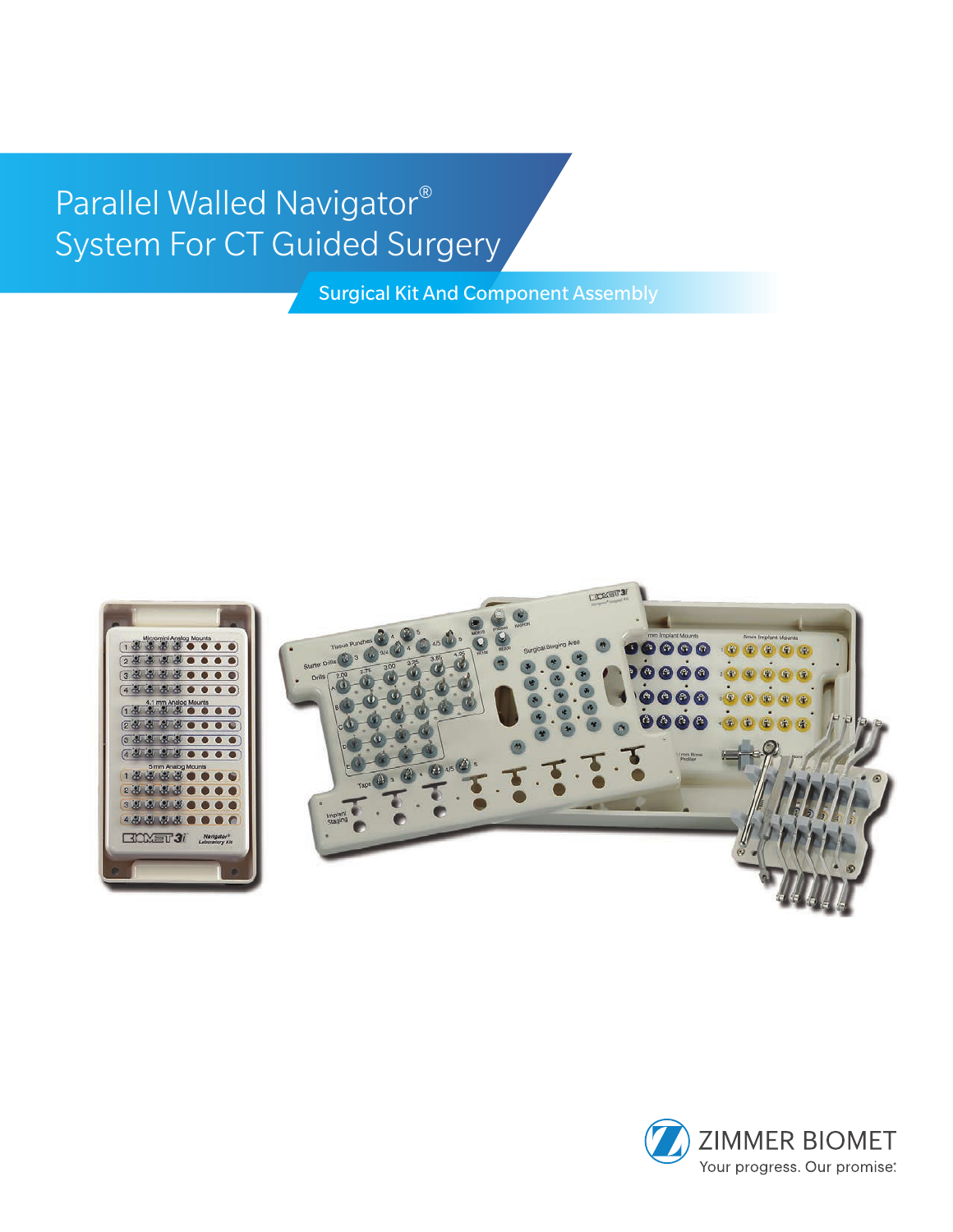#### Instrumentation Overview



The Navigator System For CT Guided Surgery was developed in response to clinicians' growing interest in utilizing the benefits of Computed Tomography (CT) for dental implant placement and the desire to accelerate patient provisionalization.

The Navigator System has an open architecture design. The system is used in conjunction with planning software and case-specific surgical guides to enhance treatment planning for placing Zimmer Biomet Implants.

CT guidance technology allows clinicians to determine more precisely the locations of anatomical structures and the dimensions of underlying bone as well as to ascertain bone densities in order to plan and perform cases. The use of CT scans also allows for flapless surgical techniques thereby providing an option for less invasive, less traumatic procedures as compared to traditional surgery. The necessary planning and added instrument precision can shorten chair time for full-arch, single-tooth and short-span implant cases, allowing for more efficient procedures.

The Navigator System Laboratory Kit can be used to fabricate a provisional prosthesis prior to implant placement by creating a master cast using the surgical guide.

The system allows clinicians to place dental implants in predetermined locations with proper hex orientation. This feature is especially beneficial for single tooth and cement-retained provisionals. It offers clinicians the option to deliver a provisional prosthesis the day of surgery and the opportunity to perform bone, teeth and tissue supported (flapless) surgery.

The Navigator System For CT Guided Surgery includes the Navigator Surgical Kit and the Navigator Laboratory Kit and makes it possible for clinicians to restore and place 3.25 mm Certain® Parallel-Walled, 4.0 & 5.0 mm Implants, OSSEOTITE XP® 4/5 mm Implants, PREVAIL® 3/4/3, 4/5/4 and straight PREVAIL 4/3 and 5/4 mm Implants. With this design, Zimmer Biomet is able to support many clinical situations and compliment the use of a wide range of prosthetic options.

A 2.0 mm Fixation System (31-3100) to secure the surgical guides is available through BIOMET Microfixation. See back page for ordering information.

<sup>\*</sup>The Navigator System provides freedom to choose among leading planning software solutions and guide manufacturers: Materialise Dental, Inc., iDent and SICAT.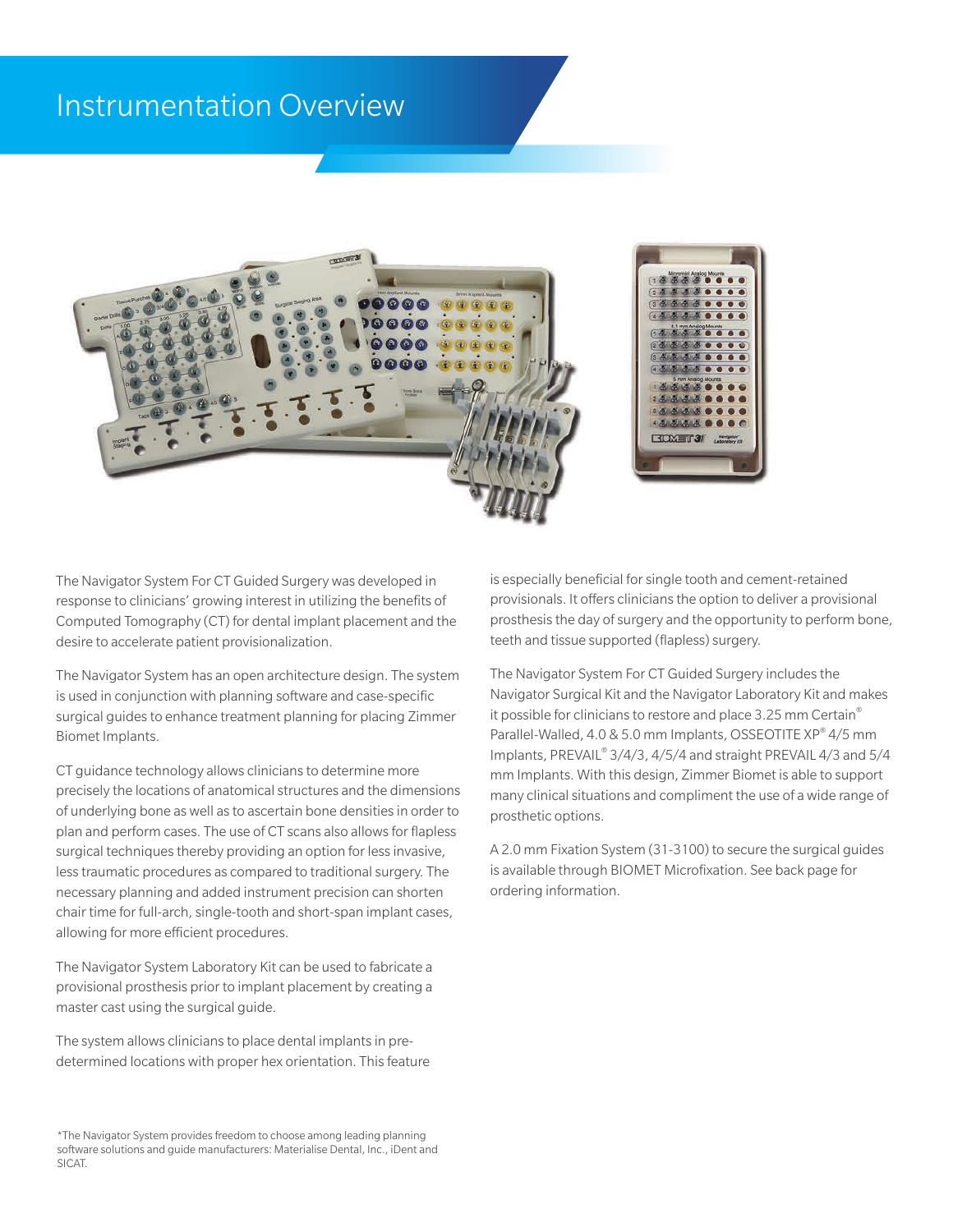### Navigator Laboratory Kit



MSGIAM1 MSGIAM2 









SGIAM42



SGIAM51 

SGIAM41 







SGIAM54

SGLTRAY  $\bullet$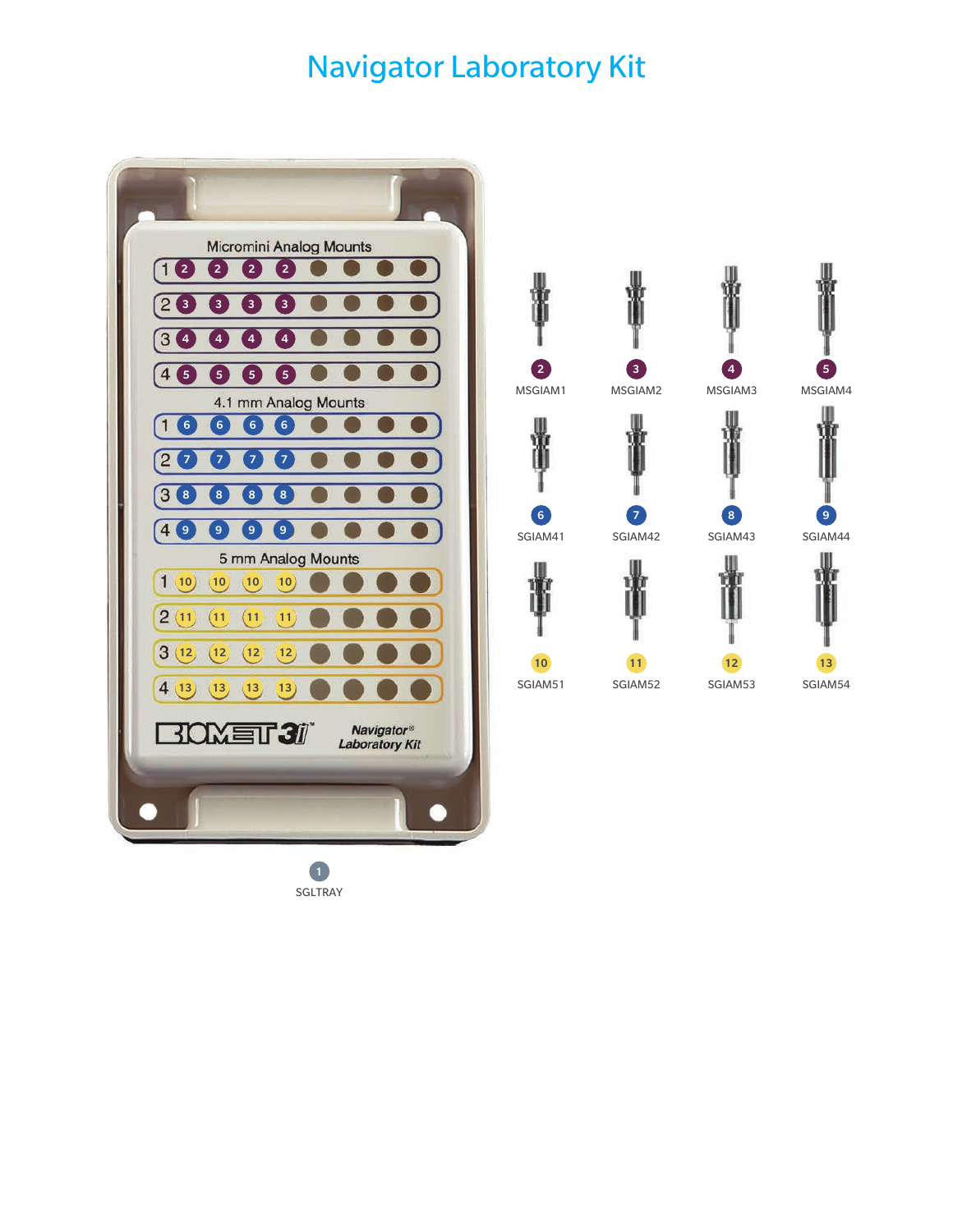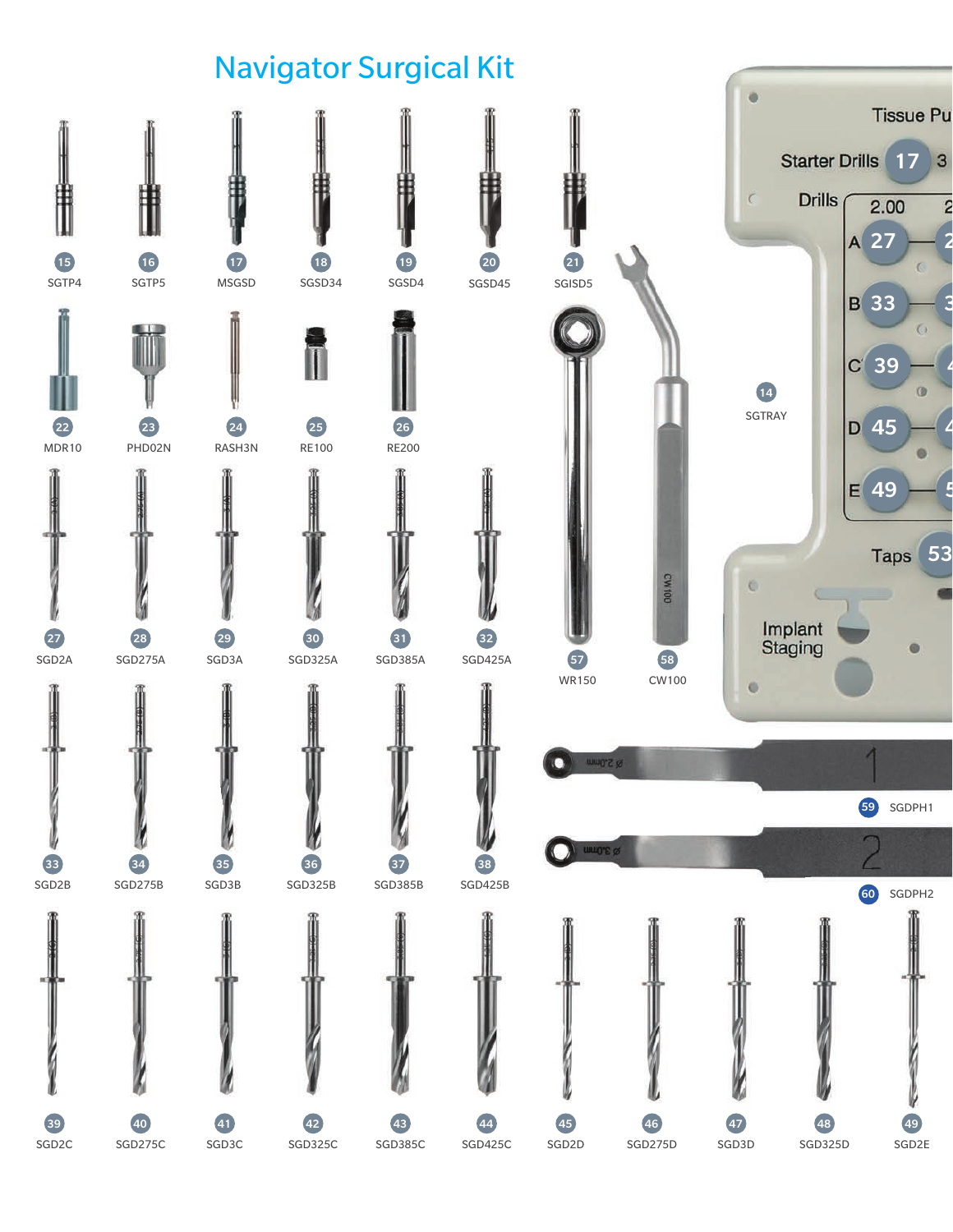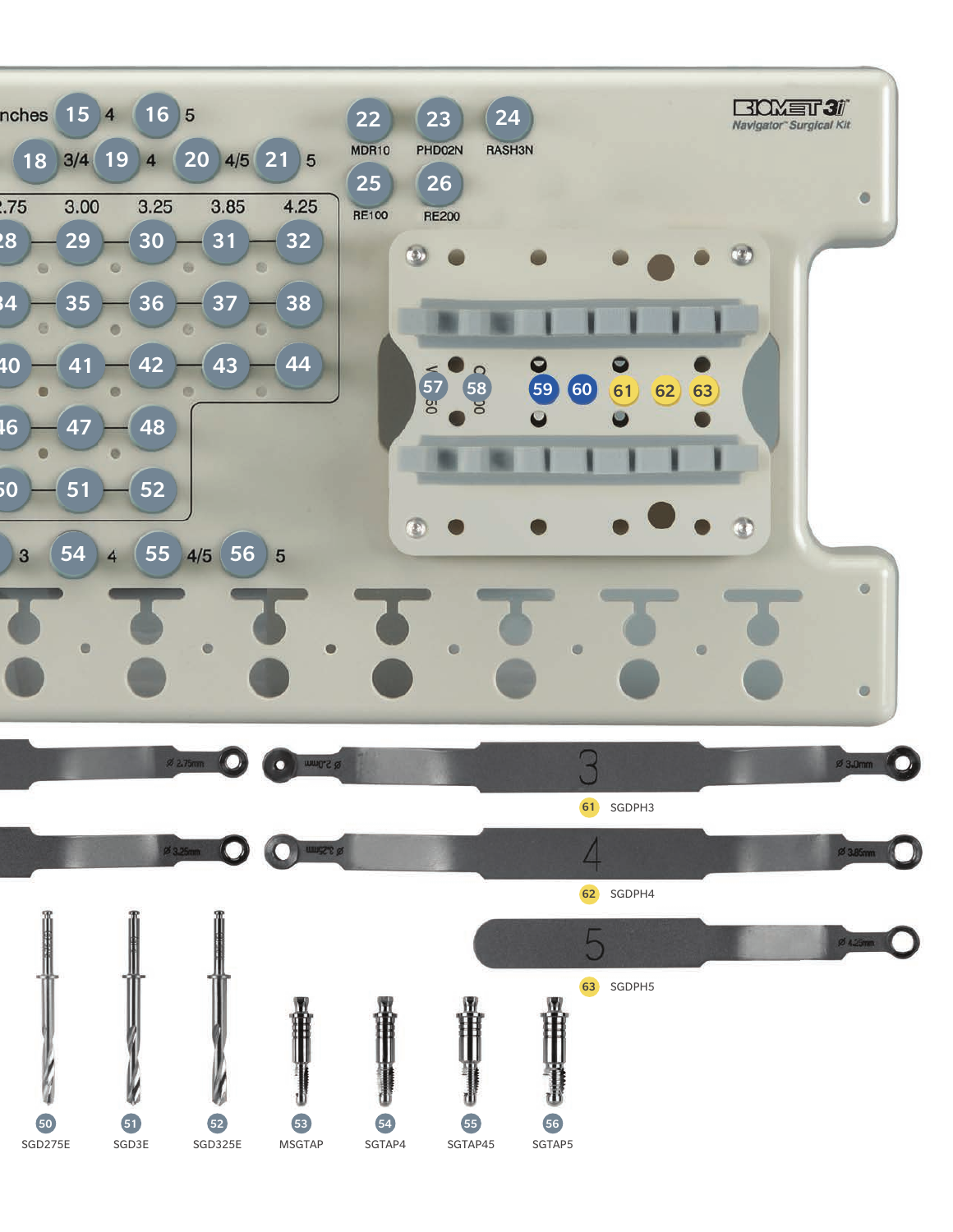## Implant Mount Tray



SGIIM51 

SGIIM52 

SGIIM53 

SGIIM54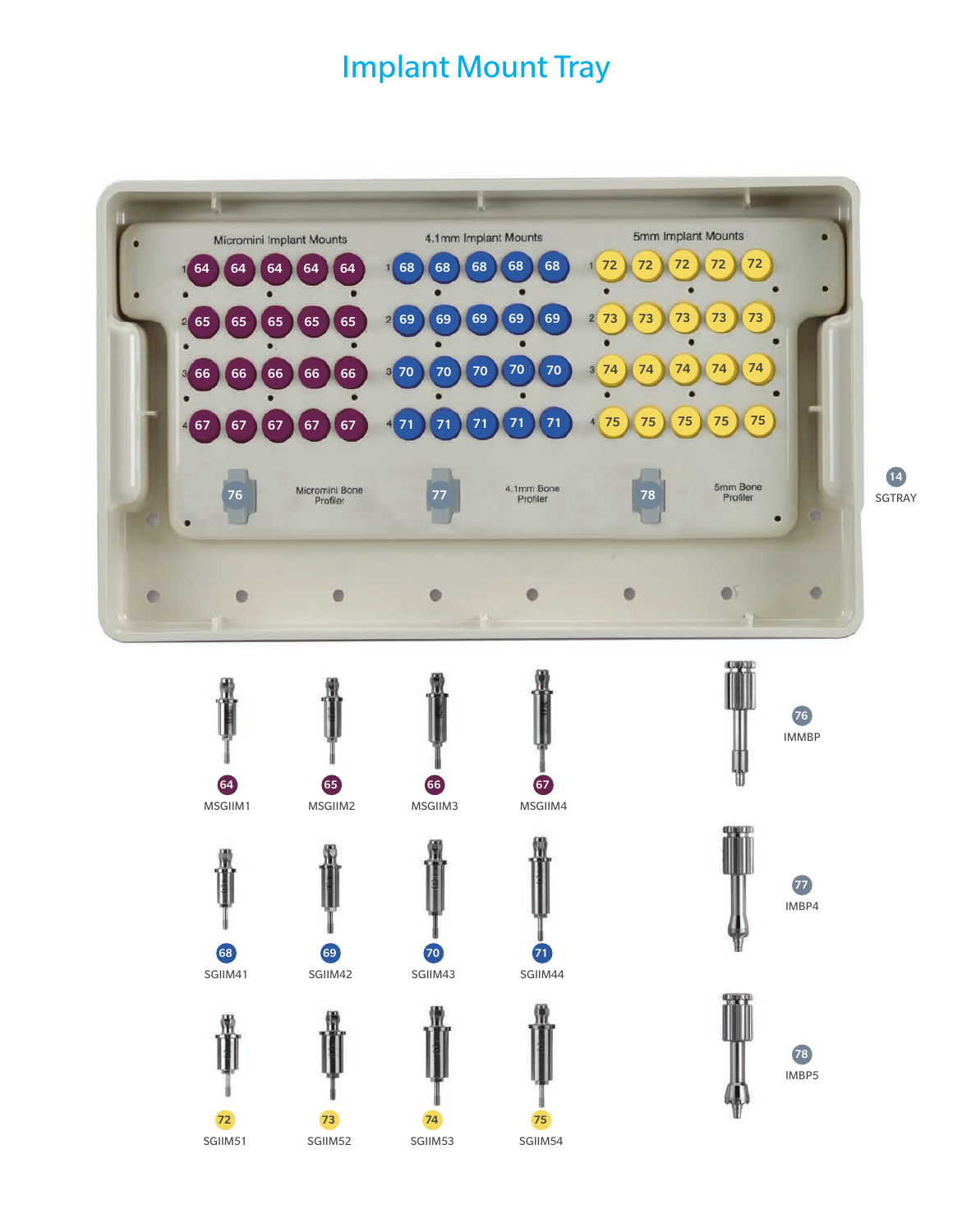## Navigator System Instrumentation

|                   | <b>Description</b>                                 | Item No.           |    | <b>Description</b>                                | Item No.           |
|-------------------|----------------------------------------------------|--------------------|----|---------------------------------------------------|--------------------|
| 1                 | <b>Navigator Laboratory Tray</b>                   | <b>SGLTRAY</b>     | 40 | Navigator Twist Drill 2.75 mm(D) x C(L)           | <b>SGD275C</b>     |
| $\overline{2}$    | Navigator Certain® Analog Mount, 3.4 mm(D) x 1(L)  | MSGIAM1            | 41 | Navigator Twist Drill 3.0 mm(D) x C(L)            | SGD <sub>3</sub> C |
| 3                 | Navigator Certain Analog Mount, 3.4 mm(D) x 2(L)   | MSGIAM2            | 42 | Navigator Twist Drill 3.25 mm(D) x C(L)           | <b>SGD325C</b>     |
| 4                 | Navigator Certain Analog Mount, 3.4 mm(D) x 3(L)   | MSGIAM3            | 43 | Navigator Twist Drill 3.85 mm(D) x C(L)           | <b>SGD385C</b>     |
| 5                 | Navigator Certain Analog Mount, 3.4 mm(D) x 4(L)   | MSGIAM4            | 44 | Navigator Twist Drill 4.25 mm(D) x C(L)           | <b>SGD425C</b>     |
| 6                 | Navigator Certain Analog Mount, 4.1 mm(D) x 1(L)   | SGIAM41            | 45 | Navigator Twist Drill 2.0 mm(D) x D(L)            | SGD <sub>2D</sub>  |
| 7                 | Navigator Certain Analog Mount, 4.1 mm(D) x 2(L)   | SGIAM42            | 46 | Navigator Twist Drill 2.75 mm(D) x D(L)           | <b>SGD275D</b>     |
| 8                 | Navigator Certain Analog Mount, 4.1 mm(D) x 3(L)   | SGIAM43            | 47 | Navigator Twist Drill 3.0 mm(D) x D(L)            | SGD3D              |
| 9                 | Navigator Certain Analog Mount, 4.1 mm(D) x 4(L)   | SGIAM44            | 48 | Navigator Twist Drill 3.25 mm(D) x D(L)           | <b>SGD325D</b>     |
| 10                | Navigator Certain Analog Mount, 5.0 mm(D) x 1(L)   | SGIAM51            | 49 | Navigator Twist Drill 2.0 mm(D) x E(L)            | SGDD2E             |
| 11                | Navigator Certain Analog Mount, 5.0 mm(D) x 2(L)   | SGIAM52            | 50 | Navigator Twist Drill 2.75 mm(D) x E(L)           | SGD275E            |
| $12 \overline{ }$ | Navigator Certain Analog Mount, 5.0 mm(D) x 3(L)   | SGIAM53            | 51 | Navigator Twist Drill 3.0 mm(D) x E(L)            | SGD3E              |
| 13                | Navigator Certain Analog Mount, 5.0 mm(D) x 4(L)   | SGIAM54            | 52 | Navigator Twist Drill 3.25 mm(D) x E(L)           | SGD325E            |
| 14                | <b>Navigator Surgical Tray</b>                     | <b>SGTRAY</b>      | 53 | Navigator Bone Tap, 3.25 mm(D)                    | <b>MSGTAP</b>      |
| 15                | Navigator Tissue Punch, 4.1 mm(D)                  | SGTP4              | 54 | Navigator Bone Tap, 4.1 mm(D)                     | SGTAP4             |
| 16                | Navigator Tissue Punch, 5.0 mm(D)                  | SGTP5              | 55 | Navigator Bone Tap, 4/5 mm(D)                     | SGTAP45            |
| 17                | Navigator Starter Drill, 3.4 mm(D)                 | <b>MSGSD</b>       | 56 | Navigator Bone Tap, 5.0 mm(D)                     | SGTAP5             |
| 18                | Navigator Starter Drill, 3/4 mm(D)                 | SGSD34             | 57 | <b>Ratchet Wrench</b>                             | <b>WR150</b>       |
| 19                | Navigator Starter Drill, 4.1 mm(D)                 | SGSD4              | 58 | <b>Open End Wrench</b>                            | <b>CW100</b>       |
| 20                | Navigator Starter Drill, 4/5 mm(D)                 | SGSD45             | 59 | <b>Navigator Drill Positioning Handle 1</b>       | SGDPH1             |
| 21                | Navigator Certain Starter Drill, 5.0 mm(D)         | SGISD5             | 60 | <b>Navigator Drill Positioning Handle 2</b>       | SGDPH2             |
| 22                | <b>Handpiece Connector</b>                         | MDR10              | 61 | <b>Navigator Drill Positioning Handle 3</b>       | SGDPH3             |
| 23                | Posterior Large Hexed Driver, 17.0 mm(L)           | PHD02N             | 62 | <b>Navigator Drill Positioning Handle 4</b>       | SGDPH4             |
| 24                | Narrow Right Angle Large Hexed Driver Tip, 24.0 mm | RASH3N             | 63 | <b>Navigator Drill Positioning Handle 5</b>       | SGDPH5             |
| 25                | Ratchet Extension - Short, 6.0 mm(L)               | <b>RE100</b>       | 64 | Navigator Certain Implant Mount, 3.4 mm(D) x 1(L) | MSGIIM1            |
| 26                | Ratchet Extension – Long, 15.0 mm(L)               | <b>RE200</b>       | 65 | Navigator Certain Implant Mount, 3.4 mm(D) x 2(L) | MSGIIM2            |
| 27                | Navigator Twist Drill 2.0 mm(D) x A(L)             | SGD <sub>2</sub> A | 66 | Navigator Certain Implant Mount, 3.4 mm(D) x 3(L) | MSGIIM3            |
| 28                | Navigator Twist Drill 2.75 mm(D) x A(L)            | <b>SGD275A</b>     | 67 | Navigator Certain Implant Mount, 3.4 mm(D) x 4(L) | MSGIIM4            |
| 29                | Navigator Twist Drill 3.0 mm(D) x A(L)             | SGD3A              | 68 | Navigator Certain Implant Mount, 4.1 mm(D) x 1(L) | SGIIM41            |
| 30                | Navigator Twist Drill 3.25 mm(D) x A(L)            | <b>SGD325A</b>     | 69 | Navigator Certain Implant Mount, 4.1 mm(D) x 2(L) | SGIIM42            |
| 31                | Navigator Twist Drill 3.85 mm(D) x A(L)            | SGD385A            | 70 | Navigator Certain Implant Mount, 4.1 mm(D) x 3(L) | SGIIM43            |
| 32                | Navigator Twist Drill 4.25 mm(D) x A(L)            | <b>SGD425A</b>     | 71 | Navigator Certain Implant Mount, 4.1 mm(D) x 4(L) | SGIIM44            |
| 33                | Navigator Twist Drill 2.0 mm(D) x B(L)             | SGD <sub>2B</sub>  | 72 | Navigator Certain Implant Mount, 5.0 mm(D) x 1(L) | SGIIM51            |
| 34                | Navigator Twist Drill 2.75 mm(D) x B(L)            | <b>SGD275B</b>     | 73 | Navigator Certain Implant Mount, 5.0 mm(D) x 2(L) | SGIIM52            |
| 35                | Navigator Twist Drill 3.0 mm(D) x B(L)             | SGD3B              | 74 | Navigator Certain Implant Mount, 5.0 mm(D) x 3(L) | SGIIM53            |
| 36                | Navigator Twist Drill 3.25 mm(D) x B(L)            | <b>SGD325B</b>     | 75 | Navigator Certain Implant Mount, 5.0 mm(D) x 4(L) | SGIIM54            |
| 37                | Navigator Twist Drill 3.85 mm(D) x B(L)            | SGD385B            | 76 | Certain Manual Bone Profiler, 3.4 mm(D)/4.1 mm(P) | <b>IMMBP</b>       |
| 38                | Navigator Twist Drill 4.25 mm(D) x B(L)            | <b>SGD425B</b>     | 77 | Certain Manual Bone Profiler, 4.1 mm(D)/5.0 mm(P) | IMBP4              |
| 39                | Navigator Twist Drill 2.0 mm(D) x C(L)             | SGD <sub>2C</sub>  | 78 | Certain Manual Bone Profiler, 5.0 mm(D)/6.0 mm(P) | IMBP5              |
|                   |                                                    |                    |    |                                                   |                    |

| <b>Additional Instrumentation</b> |
|-----------------------------------|
|-----------------------------------|

| <b>Description</b>                      | Item No.          |
|-----------------------------------------|-------------------|
| Navigator Twist Drill 2.0 mm(D) x Y(L)  | SGD <sub>2Y</sub> |
| Navigator Twist Drill 2.75 mm(D) x Y(L) | SGD275Y           |
| Navigator Twist Drill 3.0 mm(D) x Y(L)  | SGD3Y             |
| Navigator Twist Drill 3.25 mm(D) x Y(L) | SGD325Y           |
| Navigator Twist Drill 3.85 mm(D) x Y(L) | SGD385Y           |
| Navigator Twist Drill 4.25 mm(D) x Y(L) | SGD425Y           |

#### Fixation System

| <b>Description</b>     | LItem No. |
|------------------------|-----------|
| 2.0 mm Fixation System | 31-3100   |

| Description                                        | Item No.           |    | <b>Description</b>                                                 | Item No.           |
|----------------------------------------------------|--------------------|----|--------------------------------------------------------------------|--------------------|
| Navigator Laboratory Tray                          | <b>SGLTRAY</b>     | 40 | Navigator Twist Drill 2.75 mm(D) x C(L)                            | <b>SGD275C</b>     |
| Navigator Certain® Analog Mount, 3.4 mm(D) x 1(L)  | MSGIAM1            | 41 | Navigator Twist Drill 3.0 mm(D) x C(L)                             | SGD3C              |
| Navigator Certain Analog Mount, 3.4 mm(D) x 2(L)   | MSGIAM2            | 42 | Navigator Twist Drill 3.25 mm(D) x C(L)                            | <b>SGD325C</b>     |
| Navigator Certain Analog Mount, 3.4 mm(D) x 3(L)   | MSGIAM3            | 43 | Navigator Twist Drill 3.85 mm(D) x C(L)                            | SGD385C            |
| Navigator Certain Analog Mount, 3.4 mm(D) x 4(L)   | MSGIAM4            | 44 | Navigator Twist Drill 4.25 mm(D) x C(L)                            | <b>SGD425C</b>     |
| Navigator Certain Analog Mount, 4.1 mm(D) x 1(L)   | SGIAM41            | 45 | Navigator Twist Drill 2.0 mm(D) x D(L)                             | SGD2D              |
| Navigator Certain Analog Mount, 4.1 mm(D) x 2(L)   | SGIAM42            | 46 | Navigator Twist Drill 2.75 mm(D) x D(L)                            | <b>SGD275D</b>     |
| Navigator Certain Analog Mount, 4.1 mm(D) x 3(L)   | SGIAM43            | 47 | Navigator Twist Drill 3.0 mm(D) x D(L)                             | SGD <sub>3</sub> D |
| Navigator Certain Analog Mount, 4.1 mm(D) x 4(L)   | SGIAM44            | 48 | Navigator Twist Drill 3.25 mm(D) x D(L)                            | <b>SGD325D</b>     |
| Navigator Certain Analog Mount, 5.0 mm(D) x 1(L)   | SGIAM51            | 49 | Navigator Twist Drill 2.0 mm(D) x E(L)                             | SGDD2E             |
| Navigator Certain Analog Mount, 5.0 mm(D) x 2(L)   | SGIAM52            | 50 | Navigator Twist Drill 2.75 mm(D) x E(L)                            | <b>SGD275E</b>     |
| Navigator Certain Analog Mount, 5.0 mm(D) x 3(L)   | SGIAM53            | 51 | Navigator Twist Drill 3.0 mm(D) x E(L)                             | SGD3E              |
| Navigator Certain Analog Mount, 5.0 mm(D) x 4(L)   | SGIAM54            | 52 | Navigator Twist Drill 3.25 mm(D) x E(L)                            | <b>SGD325E</b>     |
| <b>Navigator Surgical Tray</b>                     | <b>SGTRAY</b>      | 53 | Navigator Bone Tap, 3.25 mm(D)                                     | <b>MSGTAP</b>      |
| Navigator Tissue Punch, 4.1 mm(D)                  | SGTP4              | 54 | Navigator Bone Tap, 4.1 mm(D)                                      | SGTAP4             |
| Navigator Tissue Punch, 5.0 mm(D)                  | SGTP5              | 55 | Navigator Bone Tap, 4/5 mm(D)                                      | SGTAP45            |
| Navigator Starter Drill, 3.4 mm(D)                 | <b>MSGSD</b>       | 56 | Navigator Bone Tap, 5.0 mm(D)                                      | SGTAP5             |
| Navigator Starter Drill, 3/4 mm(D)                 | SGSD34             | 57 | <b>Ratchet Wrench</b>                                              | <b>WR150</b>       |
| Navigator Starter Drill, 4.1 mm(D)                 | SGSD4              | 58 | <b>Open End Wrench</b>                                             | <b>CW100</b>       |
| Navigator Starter Drill, 4/5 mm(D)                 | SGSD45             | 59 | <b>Navigator Drill Positioning Handle 1</b>                        | SGDPH1             |
| Navigator Certain Starter Drill, 5.0 mm(D)         | SGISD5             | 60 | <b>Navigator Drill Positioning Handle 2</b>                        | SGDPH2             |
| <b>Handpiece Connector</b>                         | MDR10              | 61 | <b>Navigator Drill Positioning Handle 3</b>                        | SGDPH3             |
| Posterior Large Hexed Driver, 17.0 mm(L)           | PHD02N             | 62 | <b>Navigator Drill Positioning Handle 4</b>                        | SGDPH4             |
| Narrow Right Angle Large Hexed Driver Tip, 24.0 mm | RASH3N             | 63 | <b>Navigator Drill Positioning Handle 5</b>                        | SGDPH5             |
| Ratchet Extension – Short, 6.0 mm(L)               | <b>RE100</b>       | 64 | Navigator Certain Implant Mount, 3.4 mm(D) x 1(L)                  | MSGIIM1            |
| Ratchet Extension - Long, 15.0 mm(L)               | <b>RE200</b>       | 65 | Navigator Certain Implant Mount, 3.4 mm(D) x 2(L)                  | MSGIIM2            |
| Navigator Twist Drill 2.0 mm(D) x A(L)             | SGD <sub>2</sub> A | 66 | Navigator Certain Implant Mount, 3.4 mm(D) x 3(L)                  | MSGIIM3            |
| Navigator Twist Drill 2.75 mm(D) x A(L)            | <b>SGD275A</b>     | 67 | Navigator Certain Implant Mount, 3.4 mm(D) x 4(L)                  | MSGIIM4            |
| Navigator Twist Drill 3.0 mm(D) x A(L)             | SGD3A              | 68 | Navigator Certain Implant Mount, 4.1 mm(D) x 1(L)                  | SGIIM41            |
| Navigator Twist Drill 3.25 mm(D) x A(L)            | <b>SGD325A</b>     | 69 | Navigator Certain Implant Mount, 4.1 mm(D) x 2(L                   | SGIIM42            |
| Navigator Twist Drill 3.85 mm(D) x A(L)            | SGD385A            | 70 | Navigator Certain Implant Mount, 4.1 mm(D) x 3(L)                  | SGIIM43            |
| Navigator Twist Drill 4.25 mm(D) x A(L)            | SGD425A            | 71 | Navigator Certain Implant Mount, 4.1 mm(D) x 4(L)                  | SGIIM44            |
| Navigator Twist Drill 2.0 mm(D) x B(L)             | SGD <sub>2B</sub>  | 72 | Navigator Certain Implant Mount, 5.0 mm(D) x 1(L)                  | SGIIM51            |
| Navigator Twist Drill 2.75 mm(D) x B(L)            | <b>SGD275B</b>     | 73 | Navigator Certain Implant Mount, 5.0 mm(D) x 2(L)                  | SGIIM52            |
| Navigator Twist Drill 3.0 mm(D) x B(L)             | SGD3B              | 74 | Navigator Certain Implant Mount, 5.0 mm(D) x 3(L)                  | SGIIM53            |
| Navigator Twist Drill 3.25 mm(D) x B(L)            | <b>SGD325B</b>     | 75 | Navigator Certain Implant Mount, 5.0 mm(D) x 4(L)                  | SGIIM54            |
| Navigator Twist Drill 3.85 mm(D) x B(L)            | SGD385B            | 76 | Certain Manual Bone Profiler, 3.4 mm(D)/4.1 mm(P)                  | <b>IMMBP</b>       |
| Navigator Twist Drill 4.25 mm(D) x B(L)            | <b>SGD425B</b>     | 77 | Certain Manual Bone Profiler, 4.1 mm(D)/5.0 mm(P)                  | IMBP4              |
| Navigator Twist Drill 2.0 mm(D) x C(L)             | SGD <sub>2C</sub>  | 78 | Certain Manual Bone Profiler $5.0 \text{ mm}(D)/6.0 \text{ mm}(P)$ | IMRP5              |

| <b>Description</b>                      | Item No.          |
|-----------------------------------------|-------------------|
| Navigator Twist Drill 2.0 mm(D) x Z(L)  | SGD <sub>27</sub> |
| Navigator Twist Drill 2.75 mm(D) x Z(L) | <b>SGD275Z</b>    |
| Navigator Twist Drill 3.0 mm(D) x Z(L)  | SGD3Z             |
| Navigator Twist Drill 3.25 mm(D) x Z(L) | <b>SGD325Z</b>    |
| Navigator Twist Drill 3.85 mm(D) x Z(L) | SGD385Z           |
| Navigator Twist Drill 4.25 mm(D) x Z(L) | <b>SGD425Z</b>    |

To order this Fixation System, please contact BIOMET Microfixation at 1-800-874-7711 or to obtain additional information, please visit their website at www.biometmicrofixation.com.